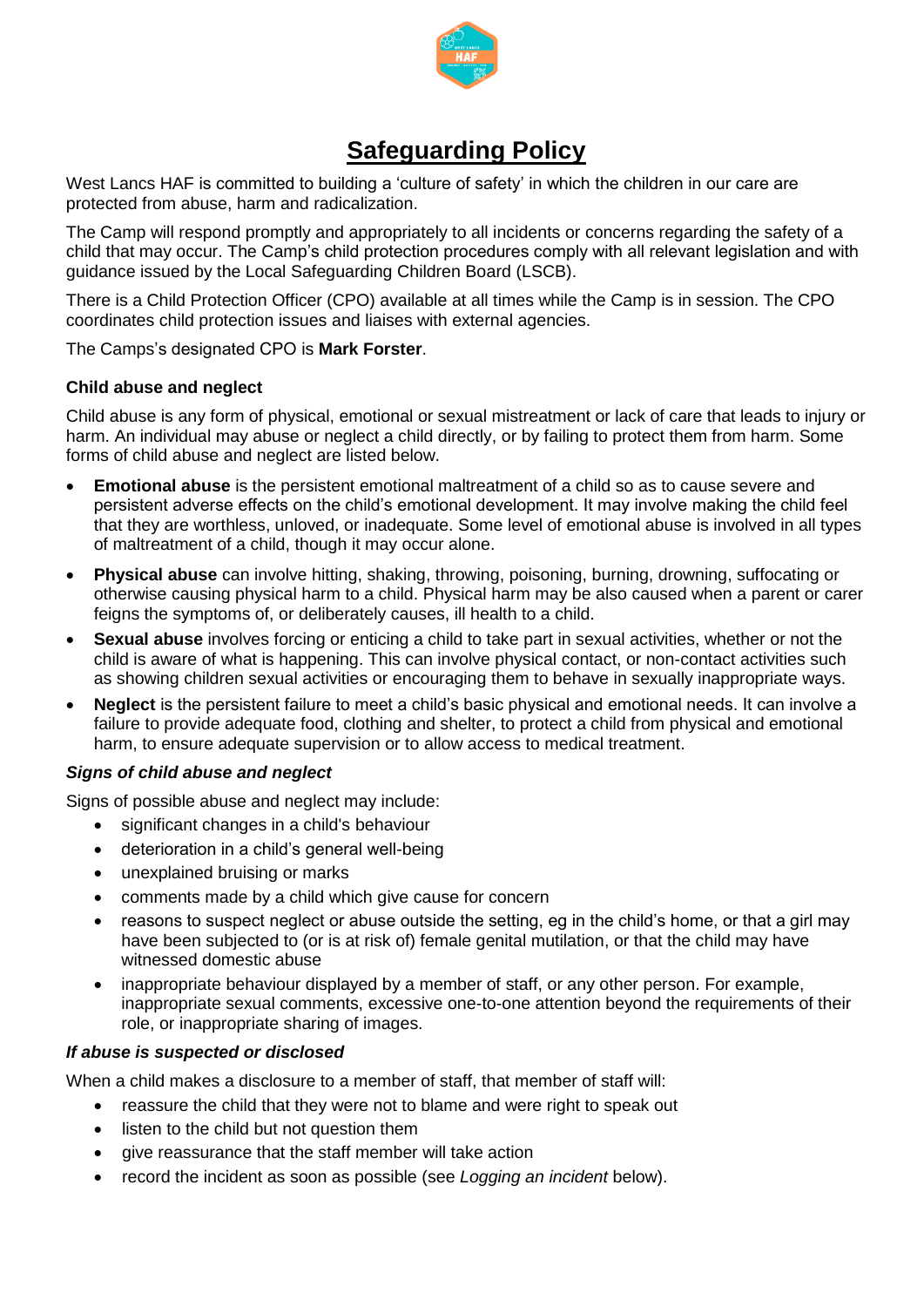

If a member of staff witnesses or suspects abuse, they will record the matter straightaway using the **Endeavour Learning Trust** policy. If a third party expresses concern that a child is being abused, we will encourage them to contact Social Care directly. If they will not do so, we will explain that the Camp is obliged to and the incident will be logged accordingly.

### **Peer-on-peer abuse**

Children are vulnerable to abuse by their peers. Peer-on-peer abuse is taken seriously by staff and will be subject to the same child protection procedures as other forms of abuse. Staff are aware of the potential uses of information technology for bullying and abusive behaviour between young people.

Staff will not dismiss abusive behaviour as normal between young people. The presence of one or more of the following in relationships between children should always trigger concern about the possibility of peer-on-peer abuse:

- Sexual activity (in primary school-aged children) of any kind, including sexting
- One of the children is significantly more dominant than the other (eg much older)
- One of the children is significantly more vulnerable than the other (eq in terms of disability, confidence, physical strength)
- There has been some use of threats, bribes or coercion to ensure compliance or secrecy.

### *If peer-on-peer abuse is suspected or disclosed*

We will follow the same procedures as set out above for responding to child abuse.

### **Extremism and radicalisation**

All childcare settings have a legal duty to protect children from the risk of radicalisation and being drawn into extremism. There are many reasons why a child might be vulnerable to radicalisation, eg:

- feeling alienated or alone
- seeking a sense of identity or individuality
- suffering from mental health issues such as depression
- desire for adventure or wanting to be part of a larger cause
- associating with others who hold extremist beliefs

### *Signs of radicalisation*

Signs that a child might be at risk of radicalisation include:

- changes in behaviour, for example becoming withdrawn or aggressive
- claiming that terrorist attacks and violence are justified
- viewing violent extremist material online
- possessing or sharing violent extremist material

If a member of staff suspects that a child is at risk of becoming radicalised, they will record any relevant information or observations and refer the matter to the CPO.

### **Logging a concern**

All information about the suspected abuse or disclosure, or concern about radicalisation, will be recorded as soon as possible after the event. The record should include:

- date of the disclosure, or the incident, or the observation causing concern
- date and time at which the record was made
- name and date of birth of the child involved
- a factual report of what happened. If recording a disclosure, you must use the child's own words
- name, signature and job title of the person making the record.

The record will be given to the Camp's CPO who will decide on the appropriate course of action.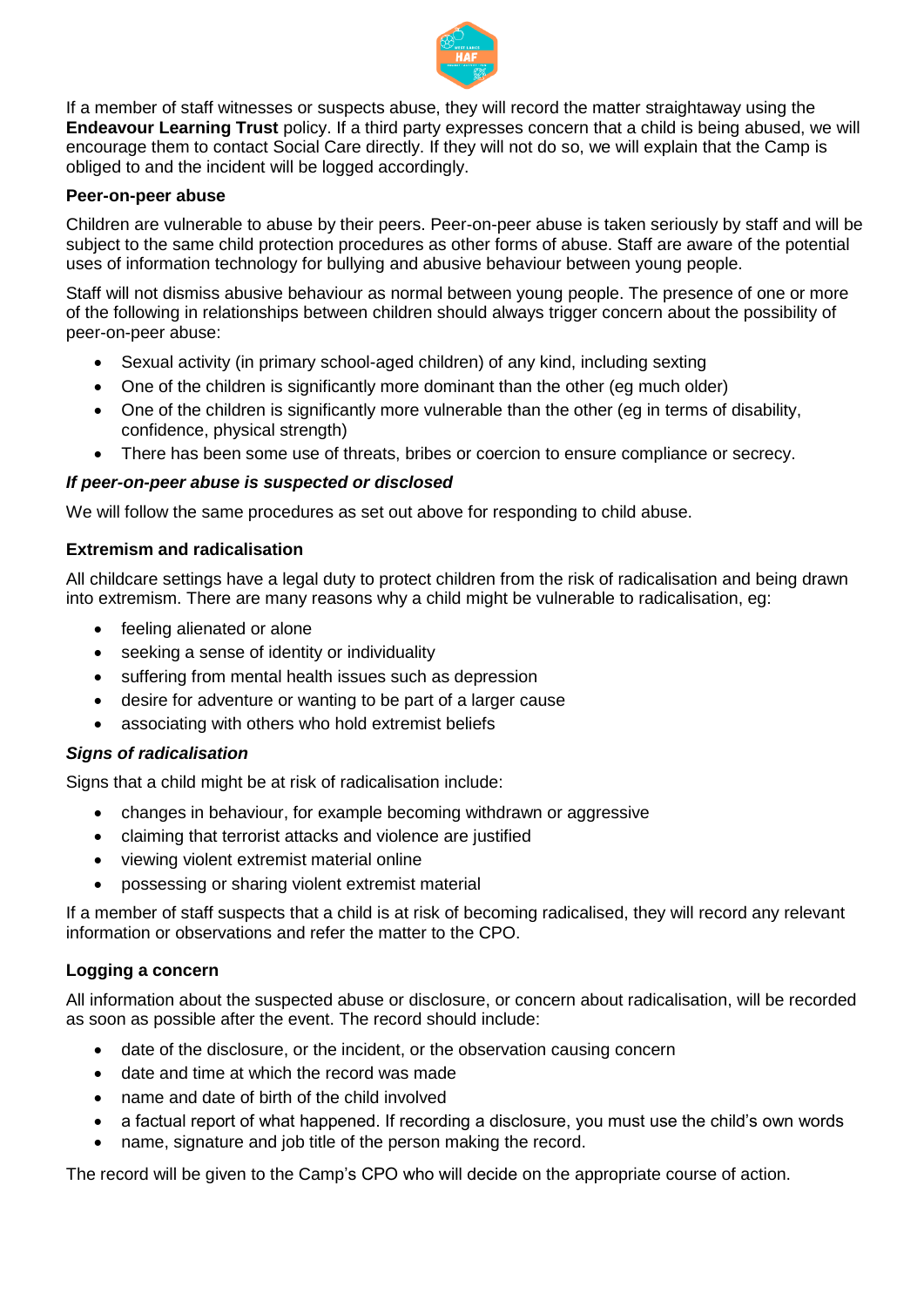

For concerns about **child abuse,** the CPO will contact Social Care. The CPO will follow up all referrals to Social Care in writing within 48 hours. If a member of staff thinks that the incident has not been dealt with properly, they may contact Social Care directly.

For minor concerns regarding **radicalisation,** the CPO will contact the Local Safeguarding Children Board (LSCB) or Local Authority Prevent Co-ordinator. For more serious concerns the CPO will contact the Police on the non-emergency number (101), or the anti-terrorist hotline on 0800 789 321. For urgent concerns the CPO will contact the Police using 999.

## **Allegations against staff**

If anyone makes an allegation of child abuse against a member of staff:

- The allegation will be recorded on an **Incident record** form. Any witnesses to the incident should sign and date the entry to confirm it.
- The allegation must be reported to the Local Authority Designated Officer (LADO) and to Ofsted. The LADO will advise if other agencies (eg police) should be informed, and the Camp will act upon their advice. Any telephone reports to the LADO will be followed up in writing within 48 hours.
- Following advice from the LADO, it may be necessary to suspend the member of staff pending full investigation of the allegation.
- If appropriate, the Camp will make a referral to the Disclosure and Barring Service.

### **Promoting awareness among staff**

The Camp promotes awareness of child abuse and the risk of radicalisation through its staff training. The Camp ensures that:

- the designated CPO has relevant experience and receives appropriate training in safeguarding and the Prevent Duty, and is aware of the Channel Programme and how to access it
- designated person training is refreshed every three years safe recruitment practices are followed for all new staff
- all staff have a copy of this **Safeguarding Policy**, understand its contents and are vigilant to signs of abuse, neglect or radicalisation
- all staff are aware of their statutory duties with regard to the disclosure or discovery of child abuse, and concerns about radicalisation
- all staff receive basic safeguarding training, and safeguarding is a permanent agenda item at all staff meetings
- all staff receive basic training in the Prevent Duty
- the Camp's procedures are in line with the guidance in 'Working Together to Safeguard Children (2018)' and staff are familiar with 'What to Do If You're Worried A Child Is Being Abused (2015)'.

#### **Use of mobile phones and cameras**

Photographs will only be taken of children with their parents' permission.

### **Contact numbers**

Social Care: 0300 123 6720 LADO (Local Authority Designated Officer): Tim Booth, 01772 536694 LSCB (Local Safeguarding Children Board): 0300 123 6720 LSCB (Local Safeguarding Children Board) out of hours: 0300 123 6722 Local Authority Prevent Co-ordinator: Pam Smith, 01772 530591 Police: 101 (non-emergency) or 999 (emergency) Anti-terrorist hotline: 0800 789 321 NSPCC: 0808 800 500 Ofsted: 0300 123 1231

| This policy was adopted by: West Lancs HAF |  |  |  |
|--------------------------------------------|--|--|--|
|--------------------------------------------|--|--|--|